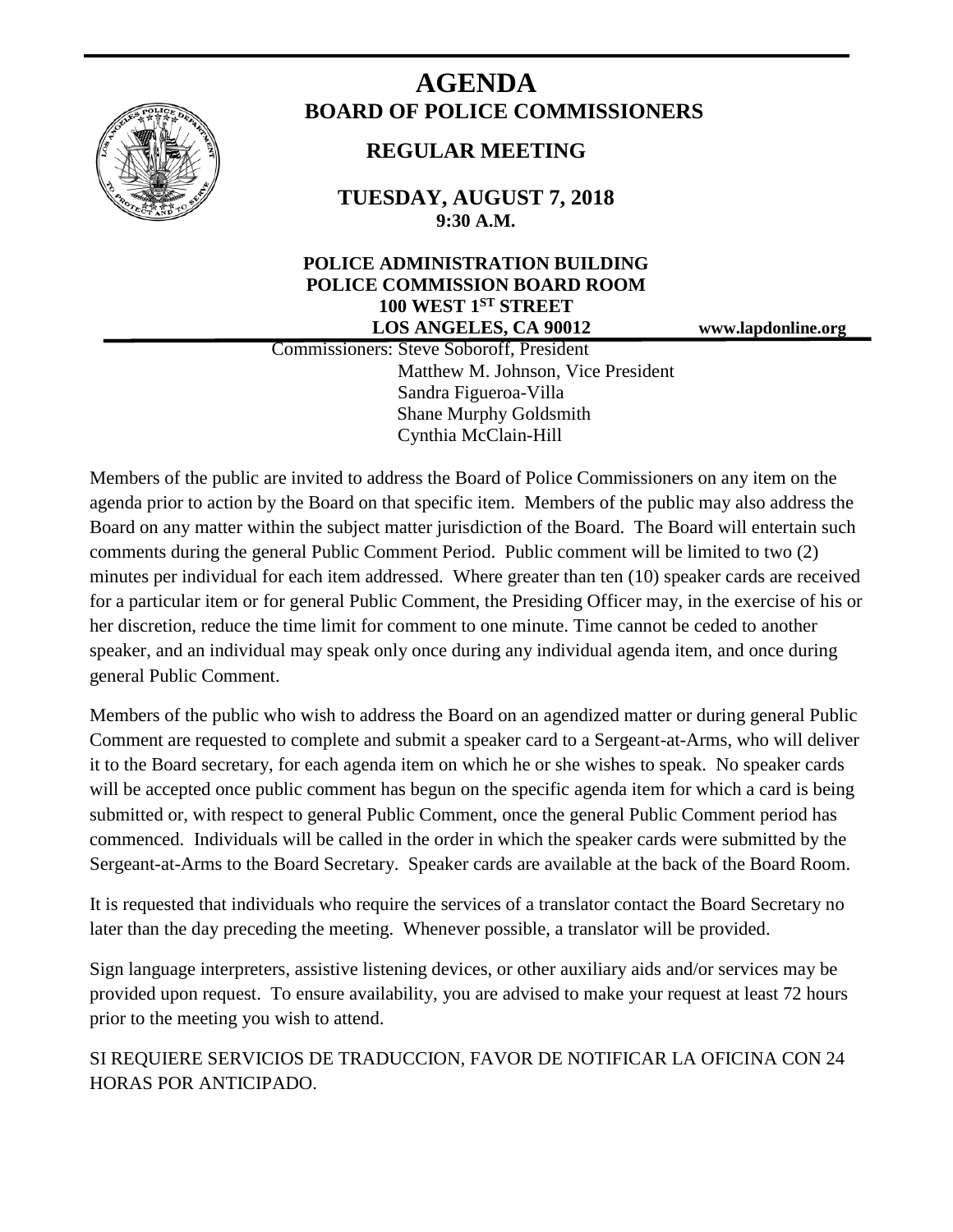#### 1. **ELECTION OF OFFICERS**

#### 2. **CONSENT AGENDA ITEMS**

A. DEPARTMENT'S REPORT, dated August 3, 2018, relative to the donation of tools and equipment, valued at \$52,882.48, from the Los Angeles Police Foundation, for the benefit of Metropolitan Division's Rapid Extraction Dismantling Team, as set forth. [\[BPC #18-0245\]](http://www.lapdpolicecom.lacity.org/080718/BPC_18-0245.pdf)

Recommendation(s) for Board action:

RECEIVE the Department's report and TRANSMIT to the Mayor and City Council for acceptance.

B. DEPARTMENT'S REPORT, dated August 3, 2018, relative the donation of 5 ballistic panels, valued at \$14,243.75, from the Los Angeles Police Foundation, for the benefit of Robbery-Homicide Division, as set forth. [\[BPC #18-0246\]](http://www.lapdpolicecom.lacity.org/080718/BPC_18-0246.pdf)

Recommendation(s) for Board action:

APPROVE the Department's report and ACCEPT the donation.

C. DEPARTMENT'S REPORT, dated August 3, 2018, relative to the donation of a technical support contract, valued at \$18,000.00, from the Los Angeles Police Foundation, to be used by the Online Unit to maintain and update the Los Angeles Police Department's website, for the benefit of Media Relations Division, as set forth. [\[BPC #18-0247\]](http://www.lapdpolicecom.lacity.org/080718/BPC_18-0247.pdf)

Recommendation(s) for Board action:

RECEIVE the Department's report and TRANSMIT to the Mayor and City Council for acceptance.

D. DEPARTMENT'S REPORT, dated August 3, 2018, relative to the donation of food and school supplies, valued at \$2,422.24, from the Los Angeles Police Foundation, to be handed out to children attending the Southeast Area National Out event, on August 7, 2018, for the benefit of Southeast Area, as set forth. [\[BPC# 18-0248\]](http://www.lapdpolicecom.lacity.org/080718/BPC_18-0248.pdf)

Recommendation(s) for Board action:

APPROVE the Department's report and ACCEPT the donation.

E. DEPARTMENT'S REPORT, dated August 3, 2018, relative to a monetary donation in the amount of \$95.00, from the Valley Traffic Advisory Council, to be used to reimburse an officer for the purchase of a framed photo, for the benefit of Valley Traffic Division, as set forth. **[BPC# [18-0249\]](http://www.lapdpolicecom.lacity.org/080718/BPC_18-0249.pdf)** 

Recommendation(s) for Board action:

APPROVE the Department's report and ACCEPT the donation.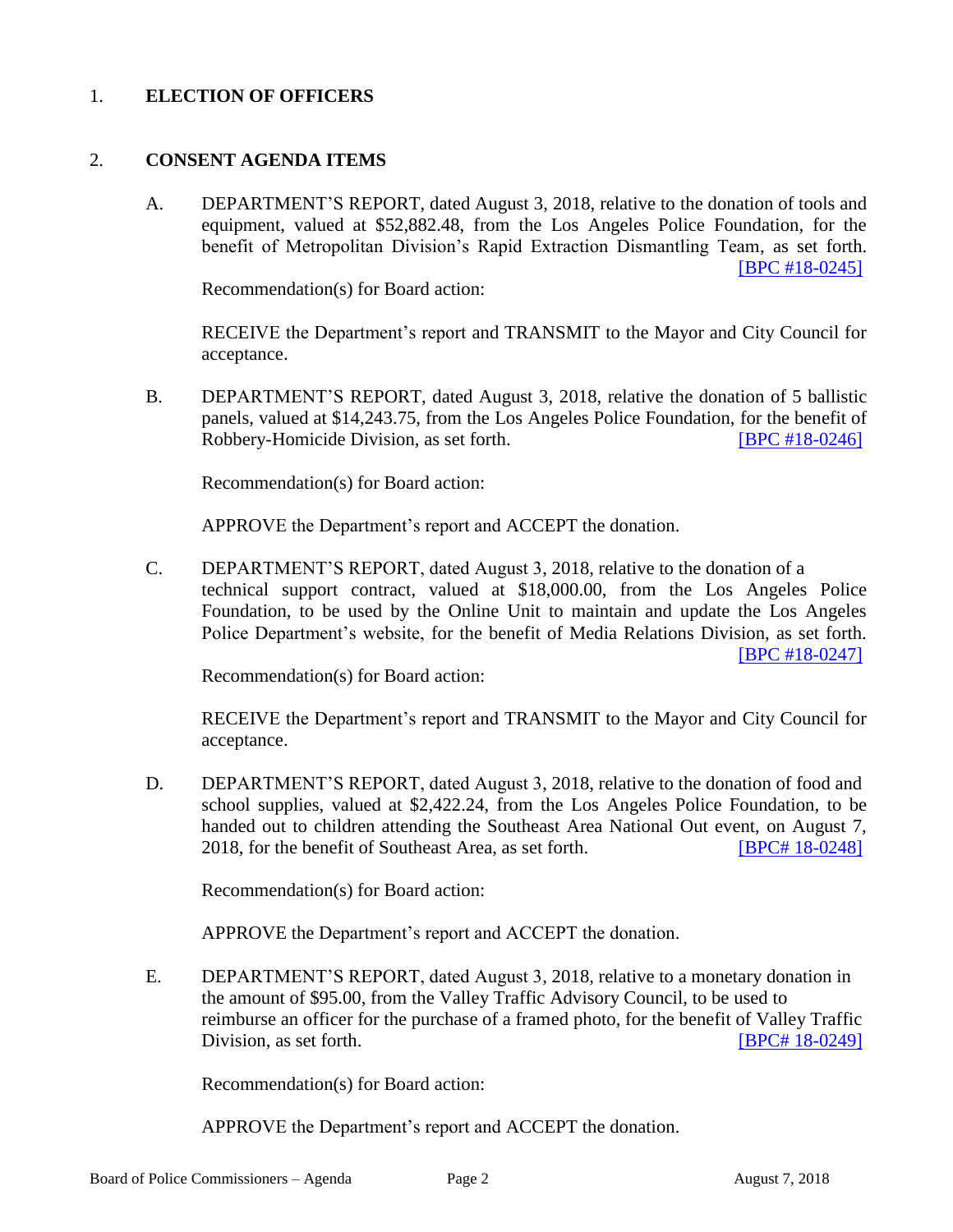F. DEPARTMENT'S REPORT, dated August 3, 2018, relative to the donation of food and drinks, valued at \$1,481.71, from the Los Angeles Police Foundation, to be provided to the Citywide Youth Services Officers (YSO) at the YSO Appreciation Day meeting hosted at the Los Angeles Police Museum for the benefit of Community Policing and Policy Group, as set forth. **[\[BPC #18-0250\]](http://www.lapdpolicecom.lacity.org/080718/BPC_18-0250.pdf)** 

Recommendation(s) for Board action:

APPROVE the Department's report and ACCEPT the donation.

G. DEPARTMENT'S REPORT, dated August 3, 2018, relative to a monetary donation in the amount of \$2,910.00, from the Los Angeles Dodgers, LLC, to be utilized for food and recreational activities and events, for the Benefit of the Los Angeles Police Department Cadet Program (\$390 for 77<sup>th</sup> Street Area and \$2,520 for North Hollywood Area), as set forth. **IDPC#** [18-0251\]](http://www.lapdpolicecom.lacity.org/080718/BPC_18-0251.pdf)

Recommendation(s) for Board action:

APPROVE the Department's report and ACCEPT the donation.

H. DEPARMENT'S REPORT, dated August 3, 2018, relative to the donation of a refrigerator, valued at \$2,229.99, from Mr. Scott Carmody, for the benefit of Topanga Area, as set forth. **IDPC# 18-0252** 

Recommendation(s) for Board action:

APPROVE the Department's report and ACCEPT the donation.

I. DEPARTMENT'S REPORT, dated July 27, 2018, relative to a monetary donation in the amount of \$150.00, from USC DPS Cadet Program, to be utilized for food and recreational activities and events, for the benefit of the Southwest Area Cadet Post, as set forth. **IBPC# 18-0253** 

Recommendation(s) for Board action:

APPROVE the Department's report and ACCEPT the donation.

J. DEPARTMENT'S REPORT, dated July 25, 2018, relative to the donation of 3 mobile electronic surveillance perimeter cameras, valued at \$12,600.00, from the Los Angeles Police Foundation, for the benefit of Van Nuys Area, as set forth. **IBPC #18-0254]** 

Recommendation(s) for Board action:

APPROVE the Department's report and ACCEPT the donation.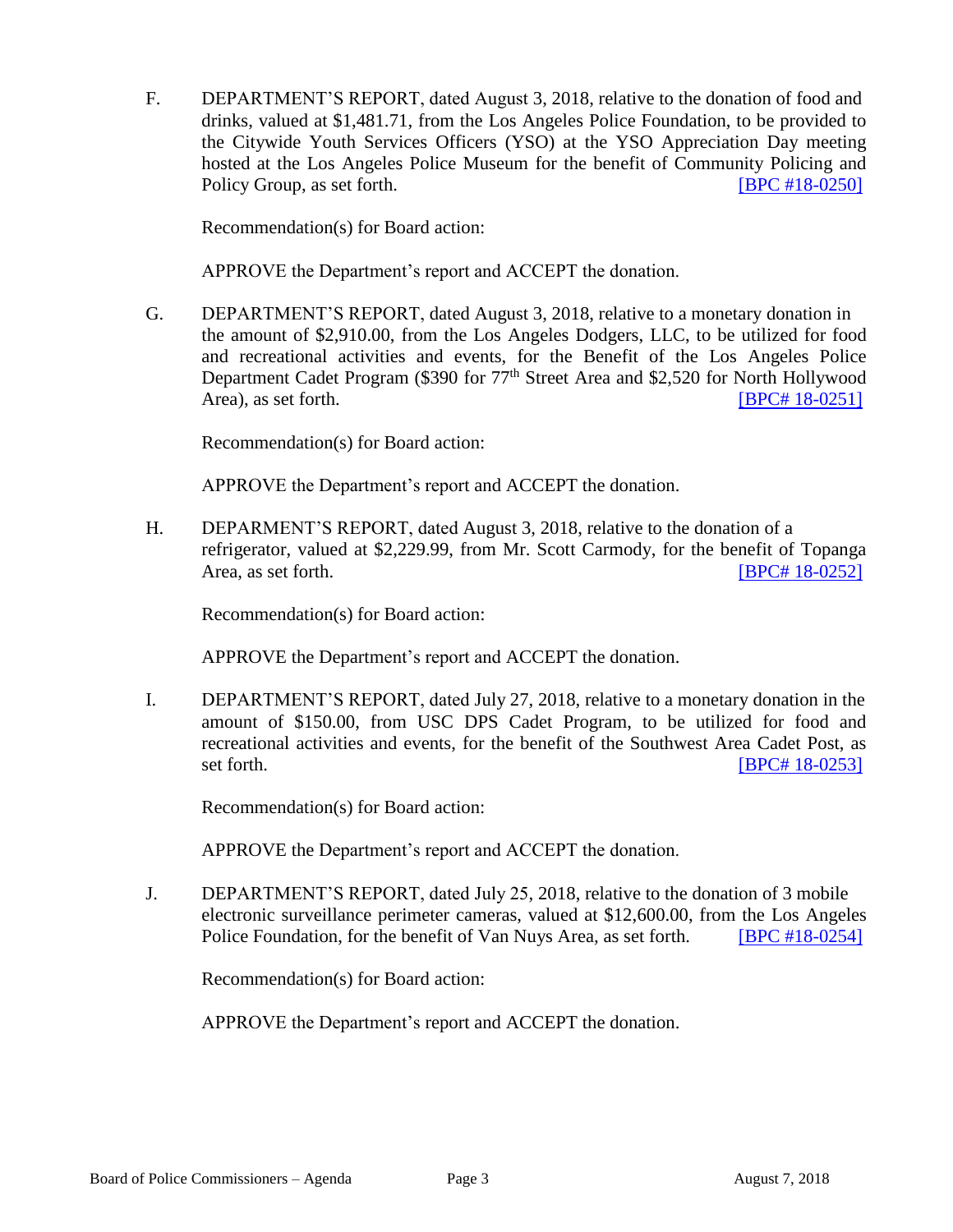K. DEPARTMENT'S REPORT, dated August 3, 2018, relative to a monetary donation in the amount of \$780.00, from the Los Angeles Dodgers, LLC, to be utilized for food and recreational activities and events, for the benefit of the Harbor Area Cadent Post, as set forth. **IBPC# [18-0255\]](http://www.lapdpolicecom.lacity.org/080718/BPC_18-0255.pdf)** 

Recommendation(s) for Board action:

APPROVE the Department's report and ACCEPT the donation.

L. DEPARTMENT'S REPORT, dated August 3, 2018, relative to a monetary donation in the amount of \$3,240.00, from the Los Angeles Dodgers, LLC, to be utilized for food and recreational activities and events, for the benefit of the Foothill Area Cadet Post, as set forth. **IBPC# 18-0256** 

Recommendation(s) for Board action:

APPROVE the Department's report and ACCEPT the donation.

M. DEPARTMENT'S REPORT, dated August 3, 2018, relative to a monetary donation in the amount of \$246.16, from Valley Traffic Advisory Council, to be used to reimburse an officer for the purchase of ten sets of tie down straps, for the benefit of the Valley Traffic Division, as set forth. **ISPC 4** [18-0257\]](http://www.lapdpolicecom.lacity.org/080718/BPC_18-0257.pdf)

Recommendation(s) for Board action:

APPROVE the Department's report and ACCEPT the donation.

N. DEPARMENT'S REPORT, dated July 30, 2018, relative the destruction of obsolete original records for Office of the Chief of Police, as set forth. [BPC# [18-0258\]](http://www.lapdpolicecom.lacity.org/080718/BPC_18-0258.pdf)

Recommendation(s) for Board action:

APPROVE the Department's report and TRANSMIT to the City Clerk, Records Management Officer.

## 3. **REGULAR AGENDA ITEMS**

A. DEPARTMENT'S REPORT, dated August 1, 2018, relative to the Department's release from custody citations issued to persons experiencing homelessness and the Office of the City Attorney's Homeless Court Program operated by the Homeless Engagement and Response Team (HEART) report, as set forth. [\[BPC #18-0267\]](http://www.lapdpolicecom.lacity.org/080718/BPC_18-0267.pdf)

Recommendation(s) for Board action:

APPROVE the Department's report.

B. DEPARTMENT'S REPORT, dated August 1, 2018, relative to Immigration Enforcement, Task Force reporting requirements and Department operations, as set forth. **[\[BPC #18-0265\]](http://www.lapdpolicecom.lacity.org/080718/BPC_18-0265.pdf)** 

Recommendation(s) for Board action: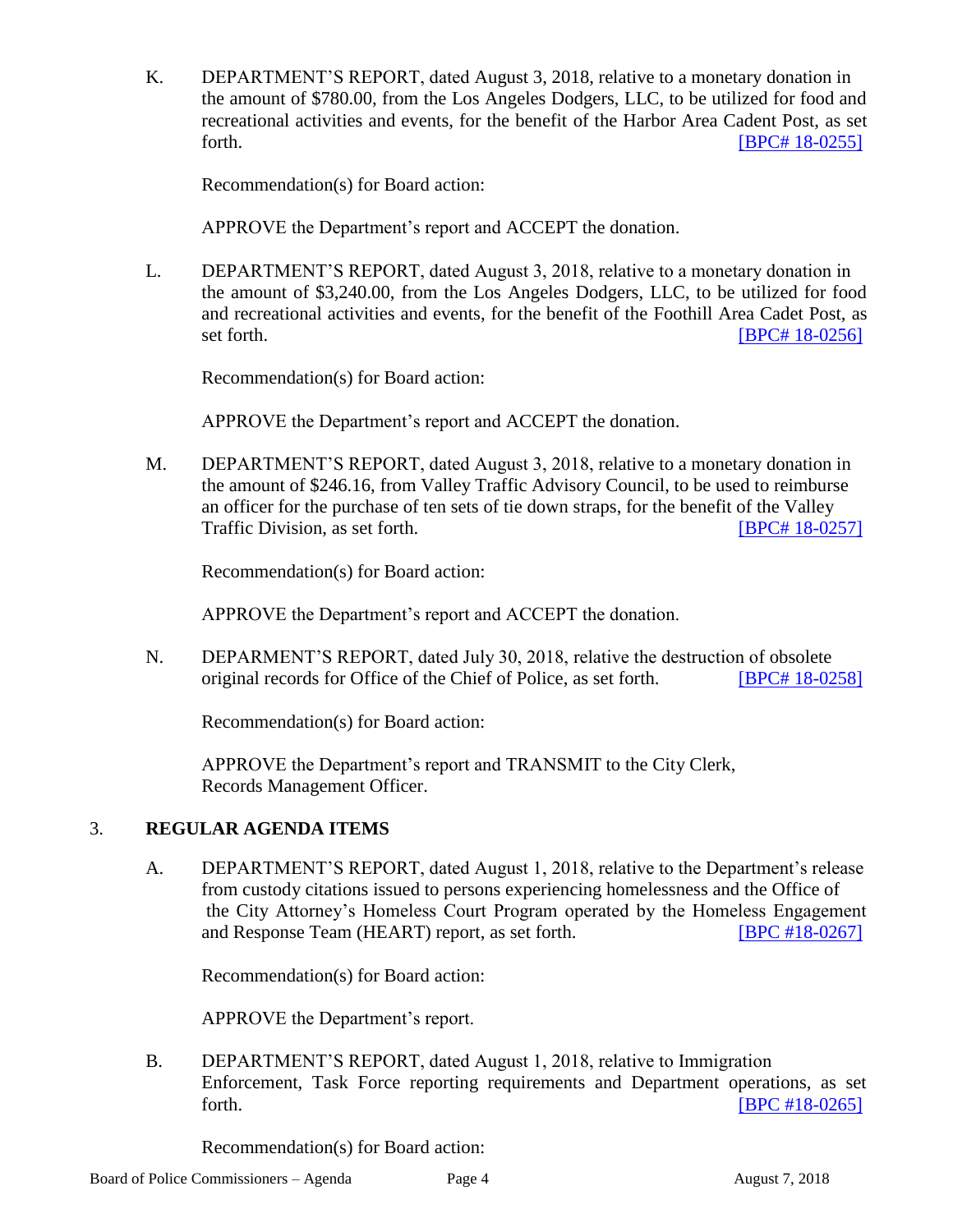APPROVE the Department's report.

C. DEPARTMENT'S REPORT, dated August 1, 2018, relative to the Handling of the Mentally III Audit (AD No. 17-007), as set forth. **[\[BPC #18-0259\]](http://www.lapdpolicecom.lacity.org/080718/BPC_18-0259.pdf)** 

Recommendation(s) for Board action:

APPROVE the Department's report.

D. DEPARTMENT'S REPORT, dated August 2, 2018, relative to the Gun Buyback Program – Council File No. 18-0310, as set forth. [\[BPC #18-0266\]](http://www.lapdpolicecom.lacity.org/080718/BPC_18-0266.pdf)

Recommendation(s) for Board action:

APPROVE the Department's report.

E. DEPARTMENT'S REPORT, dated August 1, 2018, relative to the approval of professional services agreement between the City of Los Angeles and Sierra-Cedar, Inc., for the Training, Evaluation and Management Systems (TEAMS II/III) for the Los Angeles Police Department (LAPD), as set forth. [\[BPC #18-0263\]](http://www.lapdpolicecom.lacity.org/080718/BPC_18-0263.pdf)

Recommendation(s) for Board action:

APPROVE the Department's report and TRANSMIT to the Mayor.

F. DEPARTMENT'S REPORT, dated August 1, 2018, relative to the request for approval of an agreement between the City of Los Angeles and RD Systems, Inc., for video monitoring system maintenance, as set forth. [\[BPC #18-0262\]](http://www.lapdpolicecom.lacity.org/080718/BPC_18-0262.pdf)

Recommendation(s) for Board action:

APPROVE the Department's report and TRANSMIT to the Mayor.

G. DEPARTMENT'S REPORT, dated August 7, 2018, relative to the approval to reprogram funds within the 2016 DNA Capacity Enhancement and Backlog Reduction Program Grant – (Council File #16-1105), as set forth. [\[BPC #18-0261\]](http://www.lapdpolicecom.lacity.org/080718/BPC_18-0261.pdf)

Recommendation(s) for Board action:

APPROVE the Department's report and TRANSMIT concurrently the Mayor and City Council.

H. DEPARTMENT'S REPORT, dated August 1, 2018, relative to the grant application and award acceptance for the 2018-2019 Real Estate Fraud Prosecution Grant, as set forth.

[\[BPC #18-0264\]](http://www.lapdpolicecom.lacity.org/080718/BPC_18-0264.pdf)

Recommendation(s) for Board action:

APPROVE the Department's report and TRANSMIT concurrently to the Mayor and City Council.

I. DEPARTMENT'S REPORT, dated July 26, 2018, relative to Contract No. 118112360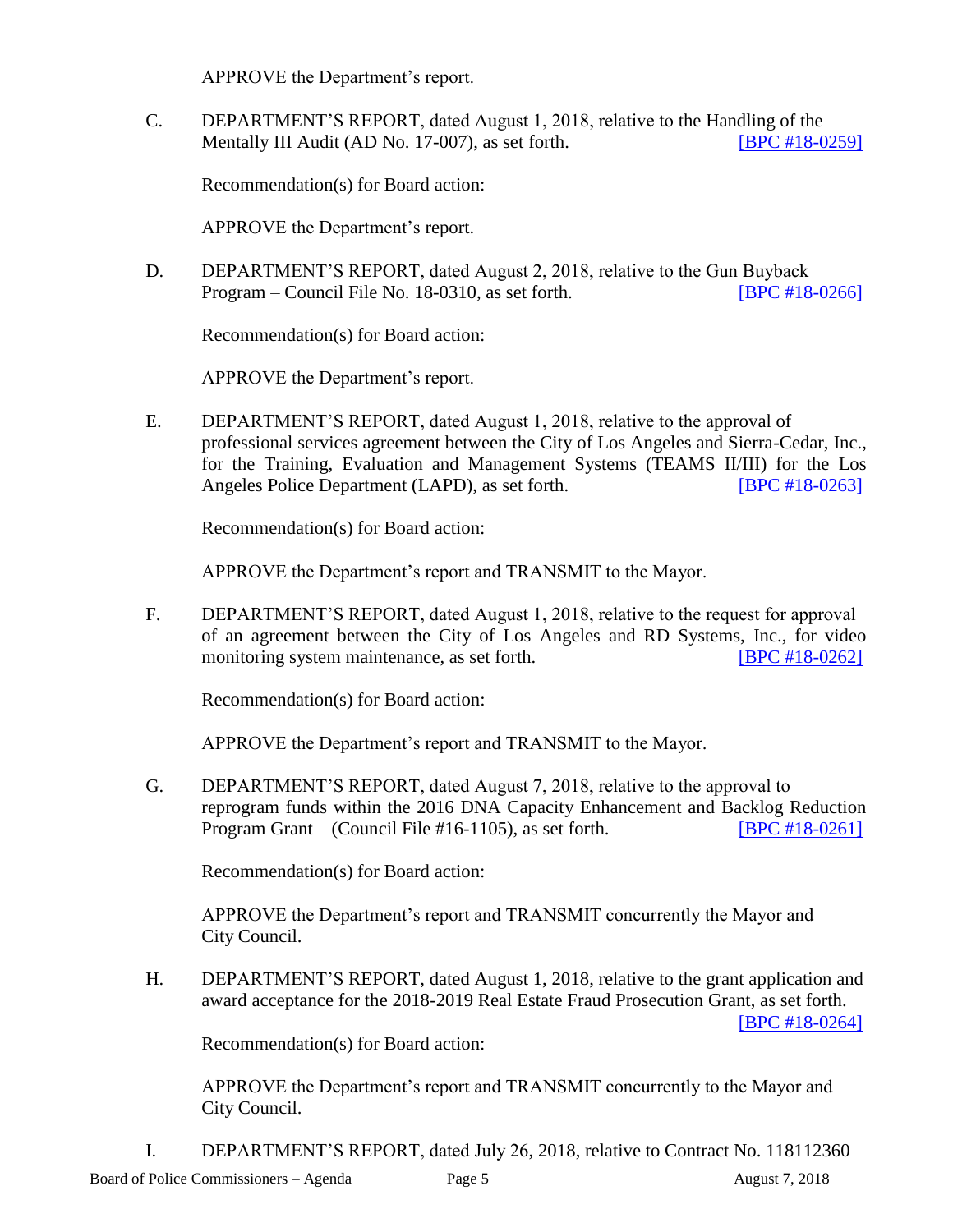to present the Robert Presley Institute of Criminal Investigation (ICI) Courses – July 1, 2018 through June 30, 2019, as set forth. [\[BPC #18-0260\]](http://www.lapdpolicecom.lacity.org/080718/BPC_18-0260.pdf)

Recommendation(s) for Board action:

APPROVE the Department's report and TRANSMIT to the Mayor.

J. DEPARTMENT'S REPORT, dated August 1, 2018, relative to request for approval of selected vendor and to negotiate an agreement for Equine Veterinary Services for the Los Angeles Police Department, as set forth. [\[BPC #18-0268\]](http://www.lapdpolicecom.lacity.org/080718/BPC_18-0268.pdf)

Recommendation(s) for Board action:

APPROVE the Department's report.

## 4. **REPORT OF THE CHIEF OF POLICE**

- Significant Incidents and activities occurring during the period of July 17, 2018 through August 7, 2018
- Crime Statistics
- Recruitment/Reinstatement/Reassignment of Officers
- Department Personnel Strength

## **5. PUBLIC COMMENT PERIOD**

#### **6. CLOSED SESSION ITEMS**

- A. PUBLIC EMPLOYEE DISCIPLINE/DISMISSAL/RELEASE/PUBLIC EMPLOYEE PERFORMANCE EVALUATION. Officer Involved Shooting (OIS). Government Code Section 54957.
	- 1. OIS-#085-16 Two Police Officer III *(Date of Occurrence – 12/18/16* One Police Officer II *Involved Party – R.D. Joseph)*

- B. PUBLIC EMPLOYEE DISCIPLINE/DISMISSAL/RELEASE/PUBLIC EMPLOYEE PERFORMANCE EVALUATION. Discussion and possible Board action relative to an investigation concerning Complaint File No. 17-001946. Pursuant to Government Code Section 54957.
	- 1. (Retired) Chief of Police
- C. PUBLIC EMPLOYEE DISCIPLINE/DISMISSAL/RELEASE/PUBLIC EMPLOYEE PERFORMANCE EVALUATION. Discussion and possible Board action relative to an investigation concerning Complaint File No. 17-001947. Pursuant to Government Code Section 54957.
	- 1. (Retired) Chief of Police

#### **ADJOURNMENT**